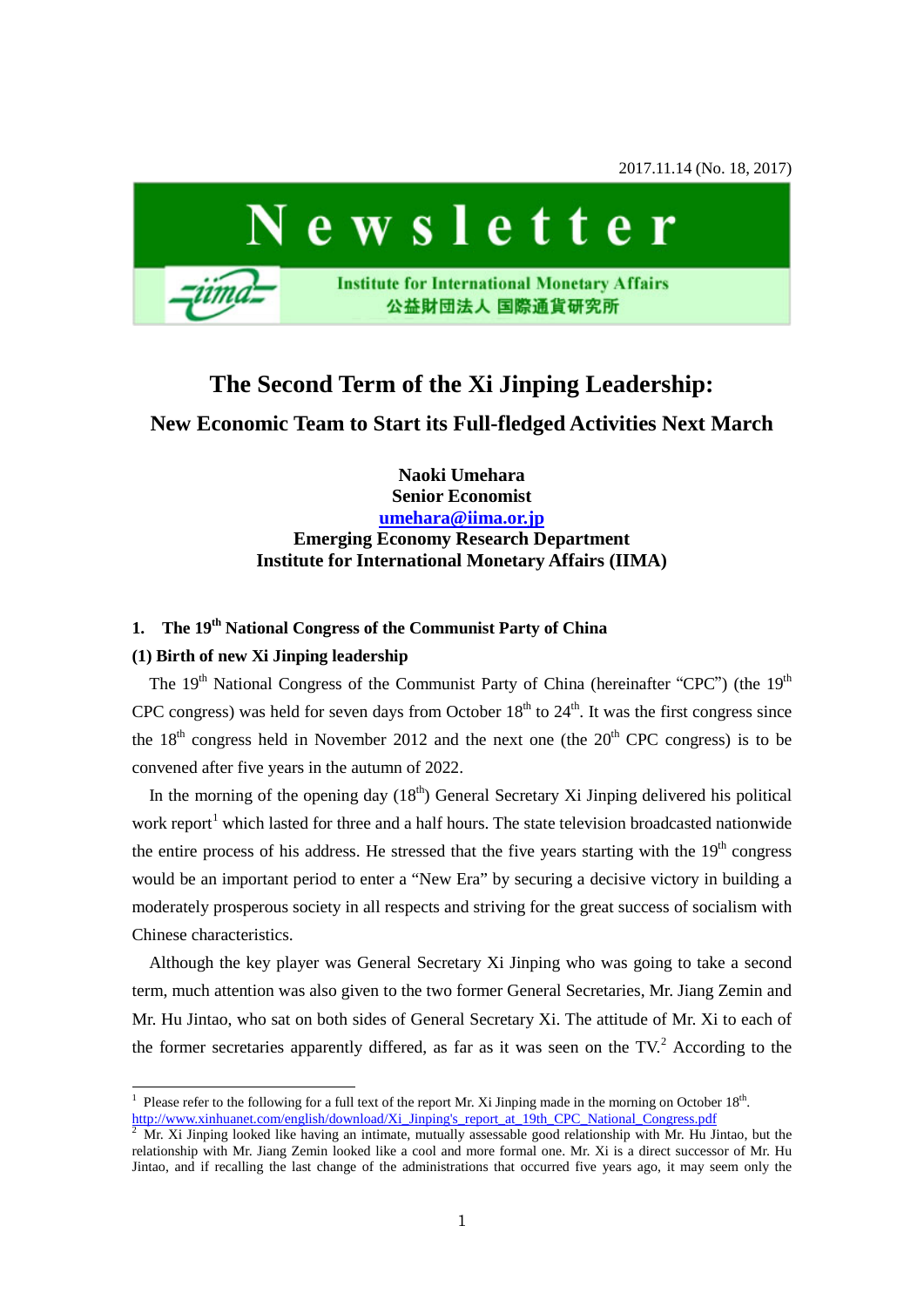China watchers in Hong Kong, Taiwan and the US, the broadcasting is interpreted to have revealed nationwide the complicated power relationships in the Communist Party, conflicts of their interest, and the existence of covert struggles surrounding them.

The recent CPC congress was participated by more than 23 hundreds of national delegates and special invitees<sup>[3](#page-1-0)</sup>. Before it closed on  $24<sup>th</sup>$ , the congress elected 204 members and 172 candidate members for the central committee of the party, and 133 members for the Central Commission for Discipline Inspection, thus it formally established the reshuffled Central Committee and the Central Commission for Discipline Inspection for the tenure of the coming five years (the  $19<sup>th</sup>$  session). At the same time, it adopted a resolution on the revised "Constitution of the CPC". On the following day of the congress  $(25<sup>th</sup>)$ , the first Plenary Session of the 19<sup>th</sup> CPC Central Committee (hereinafter "the first Plenary Session") was held with the participation of 500+ members elected earlier, and the first Plenary Session elected from Central Committee 25 members of the Political Bureau (hereinafter "Central Politburo") of CPC, and seven members of the Standing Committee of Central Politburo (hereinafter "Politburo Standing Committee") and the General Secretary to the Central Committee<sup>[4](#page-1-1)</sup>. In this way, the new leadership was launched for the second Xi Jinping administration.

### **(2) Top echelon of the CPC Central Committee**

 $\overline{a}$ 

The organizational chart of the CPC Central Committee and the ranks of the top members of the Central Politburo of CPC were listed on the website of the Party after the closing of the congress<sup>[5](#page-1-2)</sup>. The General Secretary of the Central Committee of CPC is Mr. Xi Jinping (64), and the remaining Politburo Standing Committee members are Mr. Li Keqiang (62, reelected for the second term), M. [Li Zhanshu](http://news.xinhuanet.com/english/2017-10/25/c_136705587.htm) (67), Mr. [Wang Yang](http://news.xinhuanet.com/english/2017-10/25/c_136705533.htm) (62), Mr. [Wang Huning](http://news.xinhuanet.com/english/2017-10/25/c_136705544.htm) (62), Mr. [Zhao Leji](http://news.xinhuanet.com/english/2017-10/25/c_136705564.htm)  $(60)$  $(60)$  $(60)$  and Mr. [Han Zheng](http://news.xinhuanet.com/english/2017-10/25/c_136705571.htm)  $(63)$ <sup>6</sup>. All the members of the Central Committee are in their 60s (also

reflection of the close affiliation between the two. But it will be more appropriate to interpret it that this is rather a projection of images carefully staged by the authorities to reflect the intention and message of the current administration.

<span id="page-1-0"></span><sup>&</sup>lt;sup>3</sup> Among 2,354 representatives combined of 2,280 national delegates and 74 special invitees, 2,338 attended the  $\frac{\text{m01}}{4}$ 

<span id="page-1-1"></span><sup>4</sup> Separately nominated and endorsed were seven members of CPC Central Committee Secretariat; members of CPC Central Military Commission, including one Chairman and two Vice-chairman; and 19 Standing Committee members of CPC Central Commission for Discipline Inspection consisted of one Secretary, eight Deputy-secretaries, and ten Standing Committee members.

CPC Central Committee Secretariat is an organization to deal with the works for Politburo Standing Committee and its Standing Committee. Seven secretaries now consist of one of members of Politburo Standing Committee (Mr. Wang Huning), five from Central Politburo members, and one from Central Committee members.

<span id="page-1-2"></span><sup>&</sup>lt;sup>5</sup> The organizational chart of the Party's main organizations is shown (together with the profile of members on a click) on http://www.xinhuanet.com/english/special/19cpcnc/leadership.htm

<span id="page-1-3"></span><sup>&</sup>lt;sup>6</sup> In the 10 year period under General Secretary Hu Jintao (the  $16<sup>th</sup>$  and  $17<sup>th</sup>$  sessions), there were nine Politburo Standing Committee members and relatively balanced policy management was made. For this reason, the management was referred to as "China Nine" by Prof. Homare Endo (Head of International Exchange Center, Tokyo University of Social Welfare, and Honorary professor of Tsukuba University, Doctorate of Science, who writes many books and comments on China). Likewise, the first term of Mr. Xi Jinping administration was often referred to as "China Seven", but since Mr. Xi Jinping rose in prominence as a "Core" of Central Committee of CPC at the sixth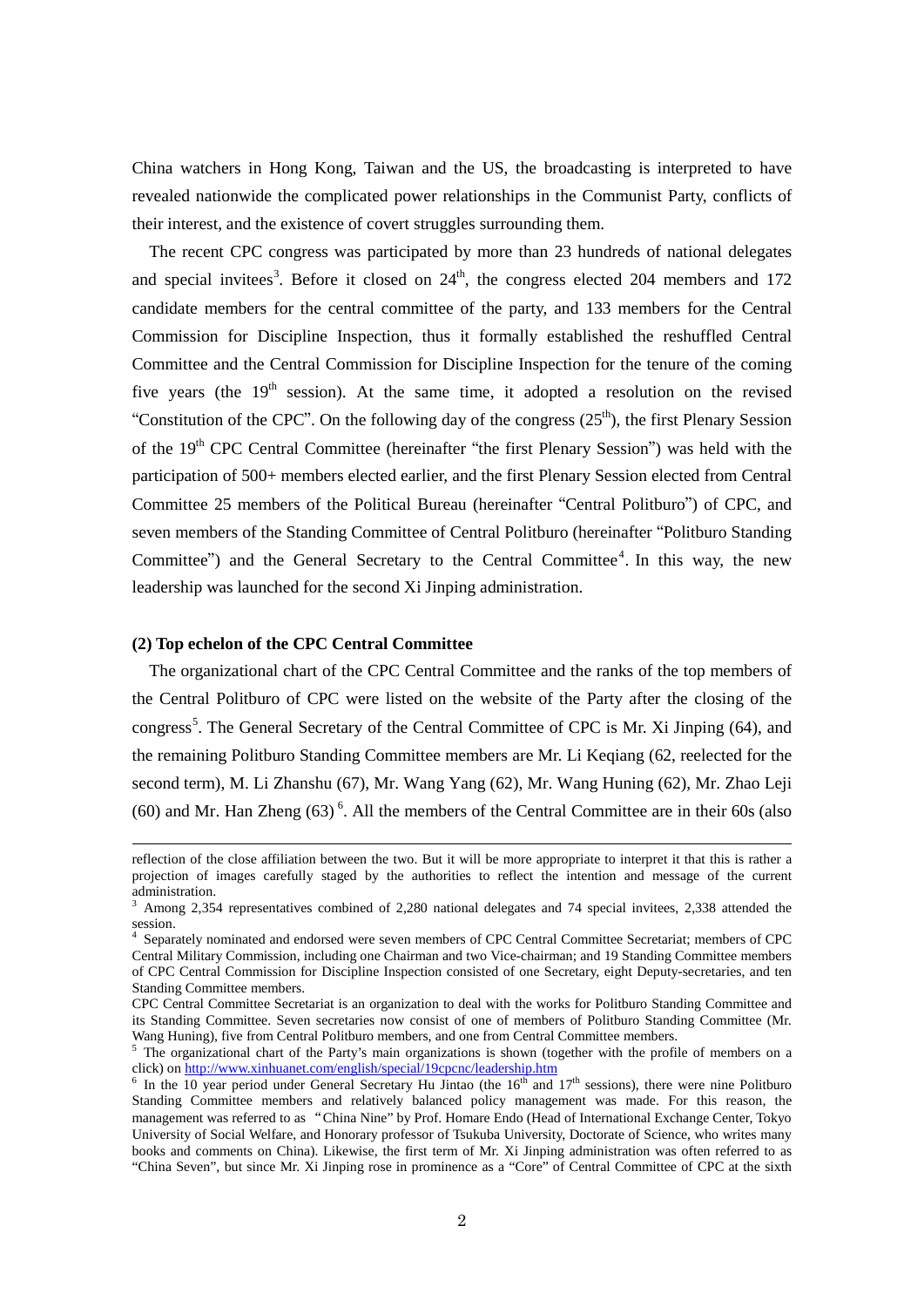under 67) with no members in the 50s of age. This means that there is a high likelihood that at the  $20<sup>th</sup>$  CPC congress after five years since 2017, no one can be elected as a new General Secretary of new generation who will lead the Party the following 10 years. This is regarded to have increased a possibility that Mr. Xi Jinping continues to occupy the supreme power as a strongest single leader even after 2022.

Focusing on the 25 members of the Central Politburo of CPC, more than half of the committee members (i.e.15 members) are seen to be close or loyal to Mr. Xi (Xi faction)<sup>[7](#page-2-0)</sup>. In other words, Mr. Xi has succeeded in making an ally of more than half of the Central Politburo members, and if the decision should be taken by majority vote, he will be easily able to suppress the opponents. In this sense, it can be said that the second-term Xi Jinping Leadership has already acquired a high level of stability. If this concentration of power continues, however, there is a risk that the intra-party balance will be disrupted by an ever increased power of only Xi faction, and the diversity of opinions within the party will be lost. Whether an appropriate balance will be maintained or not will be determined in the time ahead by the skills of the members of Politburo Standing Committee including General Secretary Xi Jinping.

#### **(3) Amendment of CPC Constitution**

 $\overline{a}$ 

At the 19<sup>th</sup> CPC congress the revision of Constitution of CPC drew much more attention than ever. Although it is a normal thing for CPC to revise the constitution at the CPC national congress held every five years<sup>[8](#page-2-1)</sup>, this year consultations had continued until just before the opening day on how to revise it. On the wish of Mr. Xi, it seemed to have been discussed to insert into the "General Program" of the constitution short phrases like "Xi Jinping Thought" or "Xi's Idea of Government Management", but in the end it was settled by writing in it a rather long phrase<sup>[9](#page-2-2)</sup> of "Xi Jinping Thought on Socialism with Chinese Characteristics for a New Era"<sup>10</sup>. This was only a product of compromise.

In the previous version of the constitution, there had been incorporated guiding principles and ideals of Mao Zedong, Deng Xiaoping, Jiang Zemin (Theory of Three Represents), and Hu

http://dangshi.people.com.cn/n/2012/1115/c85037-19587296.html (in Chinese)

Plenary Session of 18<sup>th</sup> Central Committee of CPC held in the autumn 2016, there has been a subtle cognitive discrepancy in that naming.

<span id="page-2-0"></span><sup>&</sup>lt;sup>7</sup> The Yomiuri Shimbun reported on October 26<sup>th</sup> that 15 members out of 25 Central Politburo members are loyal to Mr. Xi, and the Nikkei also demonstrated later the same recognition. In other words, about 60% of the members of the Central Politburo are loyal to Mr. Xi, although there are only three for Xi faction among seven in the Politburo Standing Committee.

<span id="page-2-1"></span><sup>&</sup>lt;sup>8</sup> Please refer to the historical record of revising of the constitution of CPC.

<span id="page-2-2"></span><sup>&</sup>lt;sup>9</sup> In Chinese, it is represented by 16 letters of "习近平新时代中国特色社会主义思想" and it is unclear whether the noun of Xi Jinping modifies "a new era" or "the thought". If the former is the case, the phrase will give an image of "a new era that Xi Jinping will unlock" and in the latter case it will mean "new thought advocated by Xi Jinping". Interpretation among the Chinese people is also unknown or ambiguous.

<span id="page-2-3"></span> $10\,$  For the full text of revised party constitution, refer to the following URL. <http://cpc.people.com.cn/n1/2017/1029/c64094-29614515.html> (in Chinese)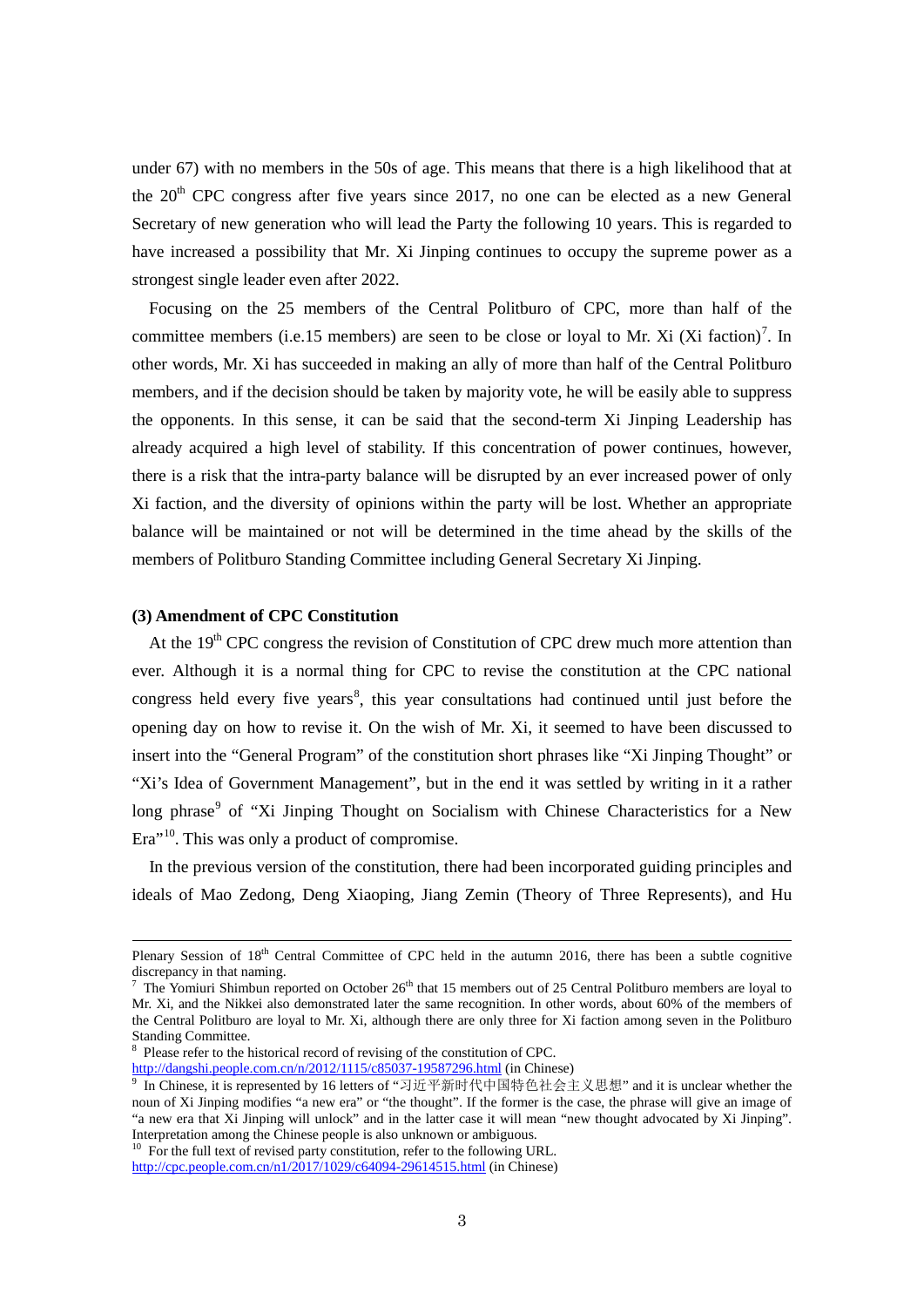Jintao (Scientific Outlook on Development), but only "Mao Zedong Thought" and "Deng Xiaoping Theory" had borne personal names other than Marxism-Leninism. Although this time General Secretary Xi Jinping succeeded in inserting his name into the constitution at an early stage of completing his first five-year term, it was not with a short phrase like "Xi Jinping Thought" that he could realize it. This suggests that Mr. Xi Jinping has not been recognized yet by everyone as a person who has achieved such historic performance as Mao Zedong and Deng Xiaoping did.

On the other hand, there is one notable point other than mentioned above. It is that almost all (a 100%) of the policy slogans that the Xi Jinping leadership has come up with in the last five years have been adopted in the constitution. Specifically, they include "Fight against corruption", "Construction of 'One Belt One Road'", "Five-sphere integrated plan", "Four-pronged comprehensive strategy", "Four aspects of consciousness", "Four types of confidence", "Five Great Development Plan (the strategy on developing a quality work force, the innovation-driven development strategy, the rural vitalization strategy, the coordinated regional development strategy, the sustainable development strategy, and the military-civilian integration strategy) ", "innovation-driven development strategy", and "Supply-side structural reform". The latest revision of the CPC Constitution thoroughly revealed the successful achievements of the first term Xi Jinping Leadership and marked a milestone to mark an end to the past achievements.

It is in this way that the Xi Jinping Leadership started its second term, or taking the first step to a "New Era". If it can continue to make efforts and practices based on the "Thought", a short phrase of "Xi Jinping Thought" might be incorporated in the party constitution at the next party congress five years later.

### **(4) Profiles of important local personnel after the first Plenary Session**

On October 28<sup>th</sup>, three days after the close of the first Plenary Session, personnel reshuffles were announced for party secretaries to four provinces (Guangdong, [Liaoning,](https://en.wikipedia.org/wiki/Liaoning) Fujian, and Hebei). In Guangdong Province, a transfer of party committee secretary Hu Chunhua (54, a Central Politburo member close to Mr. Hu Jintao, former Secretary General) was announced. He is expected to assume a key post in the State Council at the Peoples National Congress to be held next March. Mr. Li Xi (64), a Central Politburo member loyal to Mr. Xi Jinping, was appointed to the successor of Mr. Hu Chunhua. Further, on the following day  $(29<sup>th</sup>)$ , another reshuffle of party committee secretaries to other Provinces (Shanghai City, and Jiangsu and Shaanxi provinces) was published. Special attention was given to the personnel in Shanghai City, where Mr. Li Qiang (58) was appointed to succeed Mr. Han Zheng (63) the former secretary to the City, who was promoted to a member of Politburo Standing Committee. Mr. Li Qiang is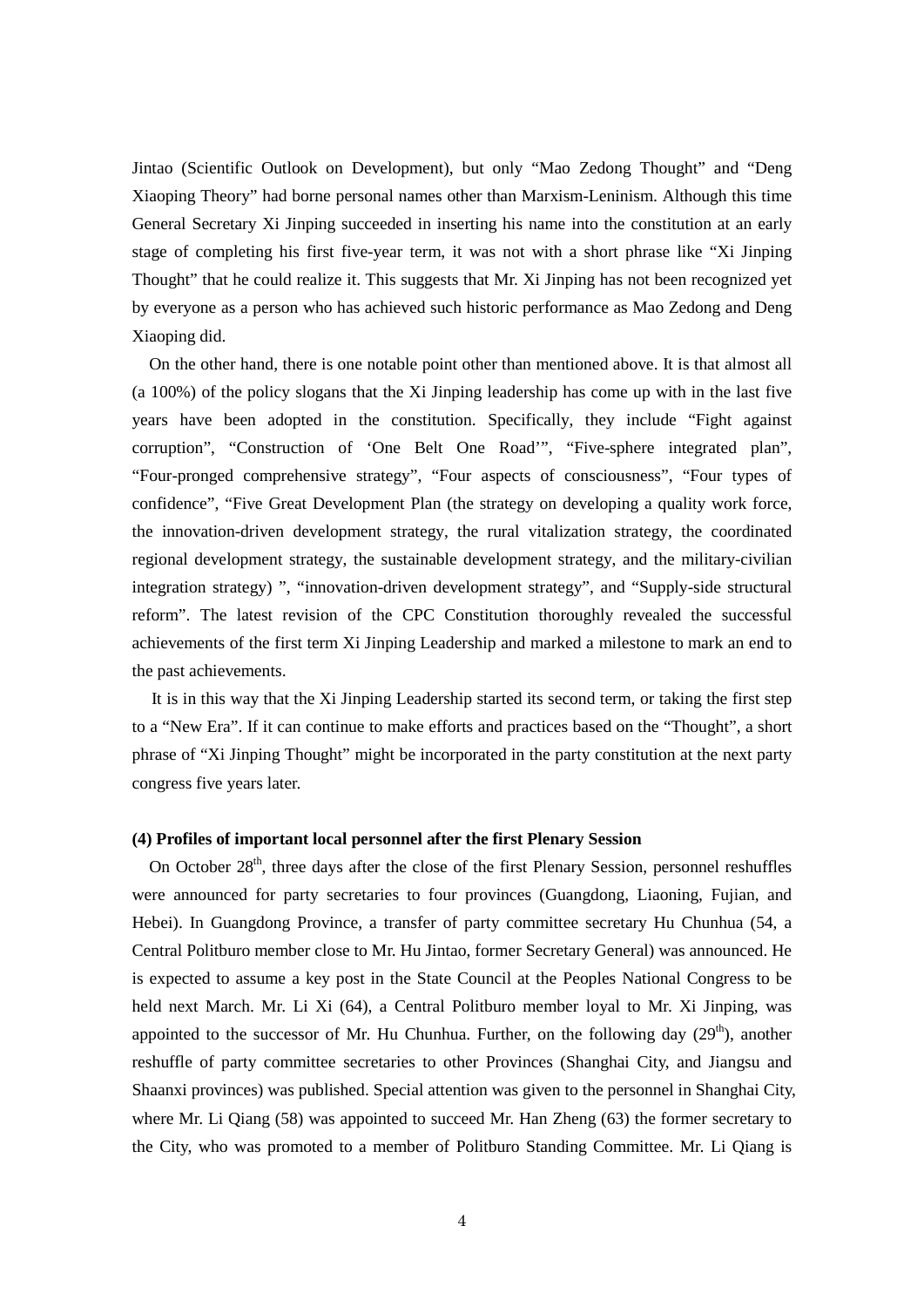regarded as very close to Mr. Xi Jinping and is believed to have a high political capability. However, it is quite noteworthy how Mr. Li Qiang will display his competent ability also in Shanghai City where it is said that Jiang Zemin group still has kept main posts and so-called Shanghai faction has been deeply rooted in the local groups of vested interests.<sup>[11](#page-4-0)</sup>

Negotiations on the party personnel based on the results of  $19<sup>th</sup>$  CPC congress and the first Plenary Session are expected to continue in the time ahead, and final settlement will be made at the National Peoples' Congress in March 2018 where the personnel affairs for senior officials of the State Council will be decided.

# **(5) Treatment of Mr. Wang Qishan and meaning of non-appointment of next-generation leadership**

What drew attention just before the CPC congress was on the following two points regarding the lineup of Politburo Standing Committee. One is the treatment of Mr. Wang Qishan, who was a member of the Standing Committee and Secretary to the Central Commission for Discipline Inspection in the  $18<sup>th</sup>$  Session. After Mr. Deng Xiaoping retired in the 1990s, an internal regulation<sup>[12](#page-4-1)</sup> set for a retirement of senior officials above 68 years old and attention was given to the possibility whether Mr. Wang Qishan who had remarkable achievements on the fight against corruption would retire or not according to this internal regulation. Mr. Wang was believed to be one of the old allies among the "Second Generations of Founders<sup>13</sup>" and strongly supported Mr. Xi in his efforts for an early power grab through the fight against corruption. Although Mr. Xi Jinping seemed to have tried to retain Mr. Wang Qishan in the leadership, he was not re-elected to a member of Politburo Standing Committee after all at the first Plenary Session. There is a whispering of a possibility that Mr. Wang will be appointed to some sort of a post at the National Peoples' Congress next March, but his treatment is not determined yet.

Another focus of attention was whether or not Mr. Hu Chunhua, Party Secretary to Guangdong Province, and Mr. Chen Miner (57), who succeeded last July Mr. Sun Zhengcai (54) as Secretary to Chongqing City, are to be promoted to members of Politburo Standing Committee. Since the time Mr. Deng Xiaoping sought for his way of retirement, an unwritten

[https://baike.baidu.com/item/%E5%85%9A%E6%94%BF%E9%A2%86%E5%AF%BC%E5%B9%B2%E9%83%A8](https://baike.baidu.com/item/%E5%85%9A%E6%94%BF%E9%A2%86%E5%AF%BC%E5%B9%B2%E9%83%A8%E9%80%80%E4%BC%91%E5%B9%B4%E9%BE%84%E8%A7%84%E5%AE%9A/16587018?fr=aladdin) [%E9%80%80%E4%BC%91%E5%B9%B4%E9%BE%84%E8%A7%84%E5%AE%9A/16587018?fr=aladdin](https://baike.baidu.com/item/%E5%85%9A%E6%94%BF%E9%A2%86%E5%AF%BC%E5%B9%B2%E9%83%A8%E9%80%80%E4%BC%91%E5%B9%B4%E9%BE%84%E8%A7%84%E5%AE%9A/16587018?fr=aladdin) <sup>13</sup> It refers to high ranking officials in the generation of sons of the cadres who had achieved a notable performance

<span id="page-4-0"></span><sup>&</sup>lt;sup>11</sup> Almost at the same time as announcement of these important local personnel affairs, it became apparent that Mr. Chen Xi (64), a member of the Central Politburo of CPC, was appointed on October  $28<sup>th</sup>$  to succeed Mr. Zhao Leji as director of Central Personnel Department. On October 30<sup>th</sup> it was revealed that Mr. Huang Kunmin (61), a member of Central Politburo, took the office of director of Central Publicity Department after Mr. Liu Qibao. Both are regarded to be associated with Mr. Xi Jinping.

<span id="page-4-1"></span> $12$  It is reported that the party and the government established this internal regulation "Leading Cadres retirement provision" that set out for the top officials above 68 to retire from their positions without taking the same position for more than 2 terms. It was in the 1990s when Mr. Deng Xiaoping, who was said then to be a five clawed dragon, slowly walked away from the post.

<span id="page-4-2"></span>in building the People's Republic of China.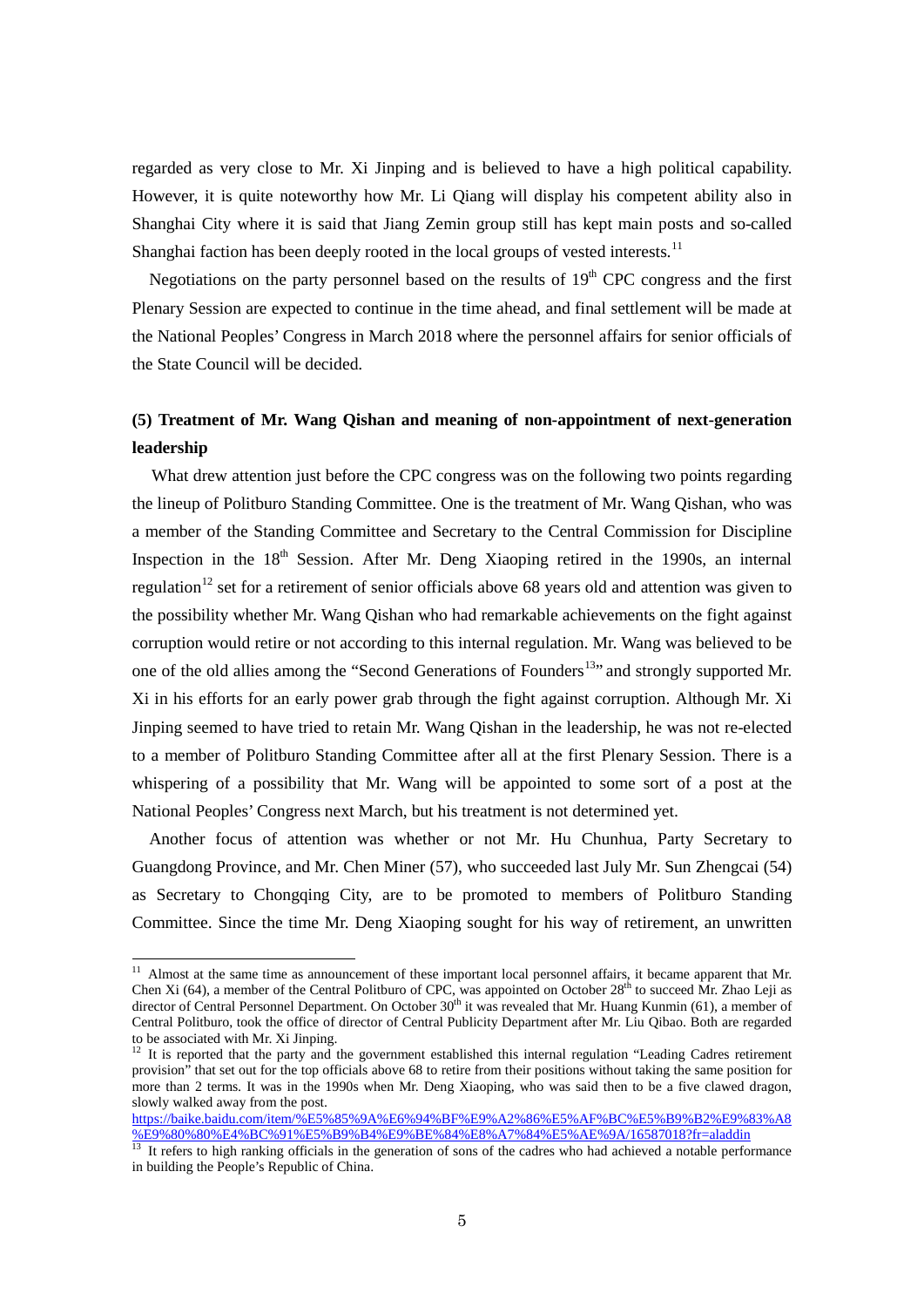rule called "Designation from Alternate Generation" was formulated in the communist party so as to promote smooth generation shift of the leadership. If the Central Politburo members in their 50s like Mr. Hu and Mr. Chen were to be promoted to the Politburo Standing Committee, it would have meant that they have been almost certainly determined as a next generation leader who will be a candidate for General Secretary for the  $20<sup>th</sup>$  and  $21<sup>st</sup>$  CPC congress (2022-2032). However, they were not promoted after all and remained among the 25 members of the Central Politburo. This will mean that the present leadership did not or could not nominate the leader of next generation. At the same time, it would mean that the Xi Jinping leadership broke the custom that Mr. Deng Xiaoping had made. It attracts much attention how the second term Xi Jinping Leadership is going to choose new leadership and what kind of rules for generation shift they are going to make toward the  $20<sup>th</sup>$  CPC Congress to be held in 2022, five years after now.

### **(6) Will the governance by Mr. Xi Jinping turn into a personal dictatorship?**

This is a very important theme. There is a view that the second-term Xi Jinping administration has virtually abandoned the collective leadership which had been taken ever since the Deng Xiaoping administration and instead is heading for a nationalistic system of governance led by an authoritarian leadership. Some say that Mr. Xi seeks to become a figure like President Vladimir Putin in Russia, and others say he has visions to become a great influence comparable to "Chairman Mao Zedong, Great Leader of People's."

If he tries to eliminate by the fight against corruption the class of vested interests who set their roots in the major state owned enterprises (SEOs) and take their interests in his own hands, and if he tries to bring the major economic entities in the nation under his control to further consolidate his power by squeezing the whole society with gag, he will become more like President Putin. If he tries to purge and remove reformists on every count and reduce the factors of market economy towards more factors of planned economy, he will come closer to the days of Mr. Mao Zedong. It should be carefully watched whether China is heading for a new era of personal dictatorship or not.

In the past five years, the power grab of Mr. Xi Jinping had a rapid progress. This reflected his success of elimination of political opponents in the cause of fight against corruption. Without the anti-corruption movement, he could not have achieved such an early power grab. Mr. Xi Jinping by himself did not achieve a great performance in revolution nor in nationbuilding. Although he has been achieving satisfactory results in international and diplomatic policies, he still has faced with many thorny problems including that on North Korea. Even the incorporation in the CPC constitution of "Xi Jinping [Thought on Socialism with Chinese](https://en.wikipedia.org/wiki/Xi_Jinping_Thought_on_Socialism_with_Chinese_Characteristics_for_a_New_Era)  [Characteristics for a New Era"](https://en.wikipedia.org/wiki/Xi_Jinping_Thought_on_Socialism_with_Chinese_Characteristics_for_a_New_Era) may not have been realized without Mr. Wang Huning, a member of the Politburo Standing Committee who has supported as a brain the three Secretary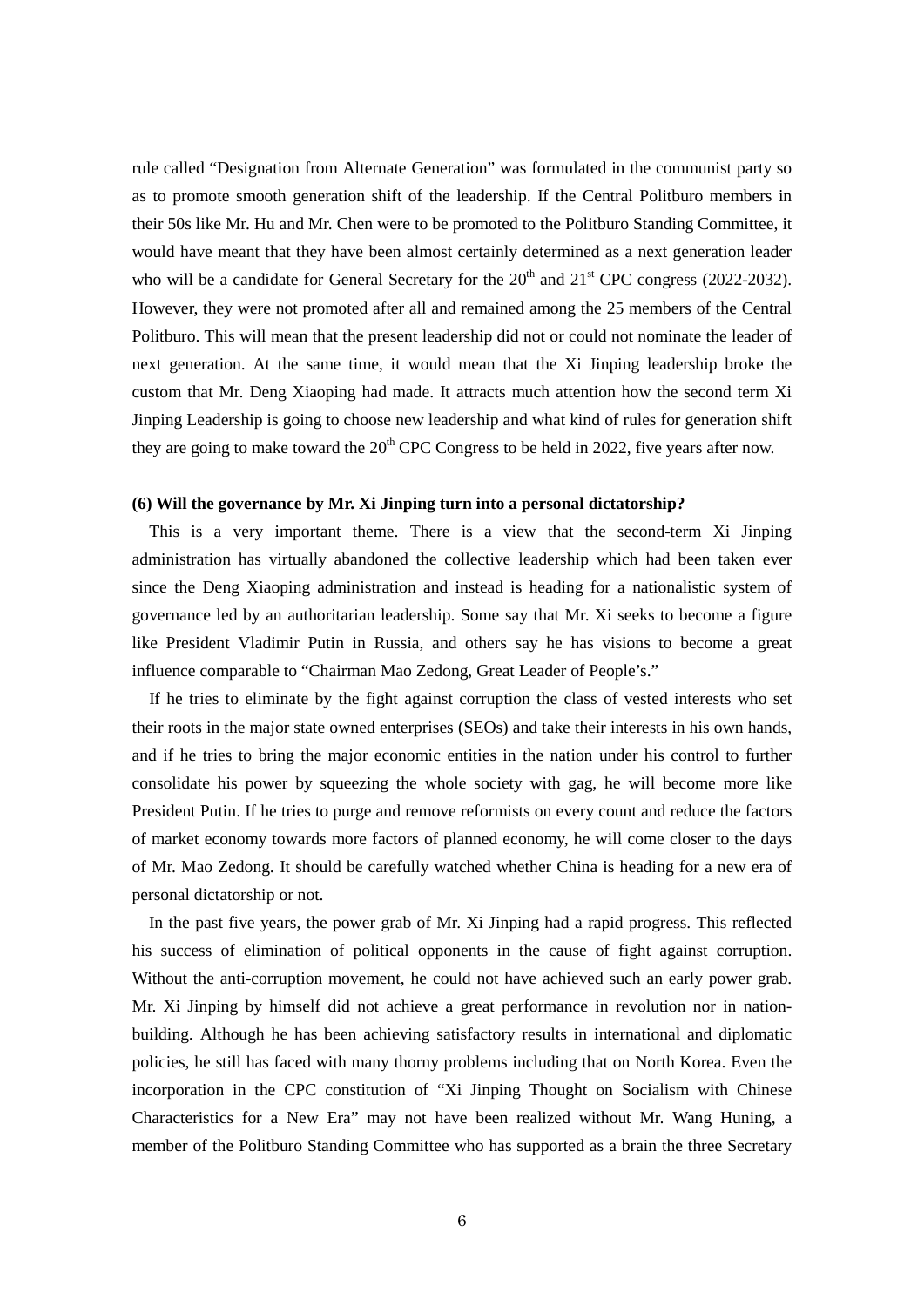Generals since Jiang Zemin.

On the other hand, it is arguable whether the reinforcement of control by single strongest power of Mr. Xi Jinping was based on his personal appetite for power or not. Chinese Communist Party started as a party dedicated to the Marxism-Leninism, and then it restarted as a party advocating "Socialism with Chinese characteristics" after Mr. Deng Xiaoping incorporated into it reform and opening policies. It triggered a rapid economic growth but at the same time it proved to involve internally a risk that its legitimacy of governance would be questioned. It is true that the Deng Xiaoping Theory that advocates that those who can get rich should become rich first will pose no problem if the fruits of economic development are enjoyed ultimately by wide range of the general public. However, in actuality the economic disparity enormously widened. Even if the government tried under the ideal of "harmonious society" to tackle the problems like environmental destruction and health hazards, the first enriched people tended to be increasingly corrupt, and in recent years they even started to take abroad the large amounts of money they got through corrupt practices. A severe critical view against such circumstances rose to the highest level ever experienced at the  $18<sup>th</sup>$  CPC Congress in November  $2012<sup>14</sup>$ . It reflected a sense of crisis of the party that unless they change themselves the whole CPC governance would be destroyed. The sincere efforts to address this problem constituted the essence of "fight against corruption" in the first term of the Xi Jinping administration. However, the bottom line was that the fight was not so easy. So it can be pointed out that the resistance was so strong that the Xi Jinping Leadership had to suppress the resistance through a strengthened control by the single strong power.

At the recent CPC Congress the decision to nominate a next leader was avoided. It may be the conclusion taken after a deep deliberation on how the Communist Party of China can survive as a ruler of China since they have witnessed the collapse of the Communist Party of the Soviet Union that occurred in 1991. There is no guarantee on the capacity of a next leader whether he can command a control of the party, government and the military at an early timing as Mr. Xi Jinping did even if the government administration should be transferred to the next leadership in 2022. Both Mr. Hu Chunhua and Mr. Chen Miner have no military record, and the possibility cannot be denied that the people persecuted for corruption might come back asking for restoration of their rights and challenge the incumbent administration. If the Central Leadership of the party is undermined by that, the system of the party leadership might actually be threatened. From this standpoint, the continuing governance by the strengthened control of Xi Jinping's single strong power may prove to be a kind of necessary evil with no realistic alternative available both for the CPC and the general public.

<span id="page-6-0"></span><sup>&</sup>lt;sup>14</sup> At its 18<sup>th</sup> CPC congress, Former General Secretary Hu Jintao and General Secretary Xi Jinping criticized in their speech the proliferation of corruption would destroy the Party and cause the downfall of the State.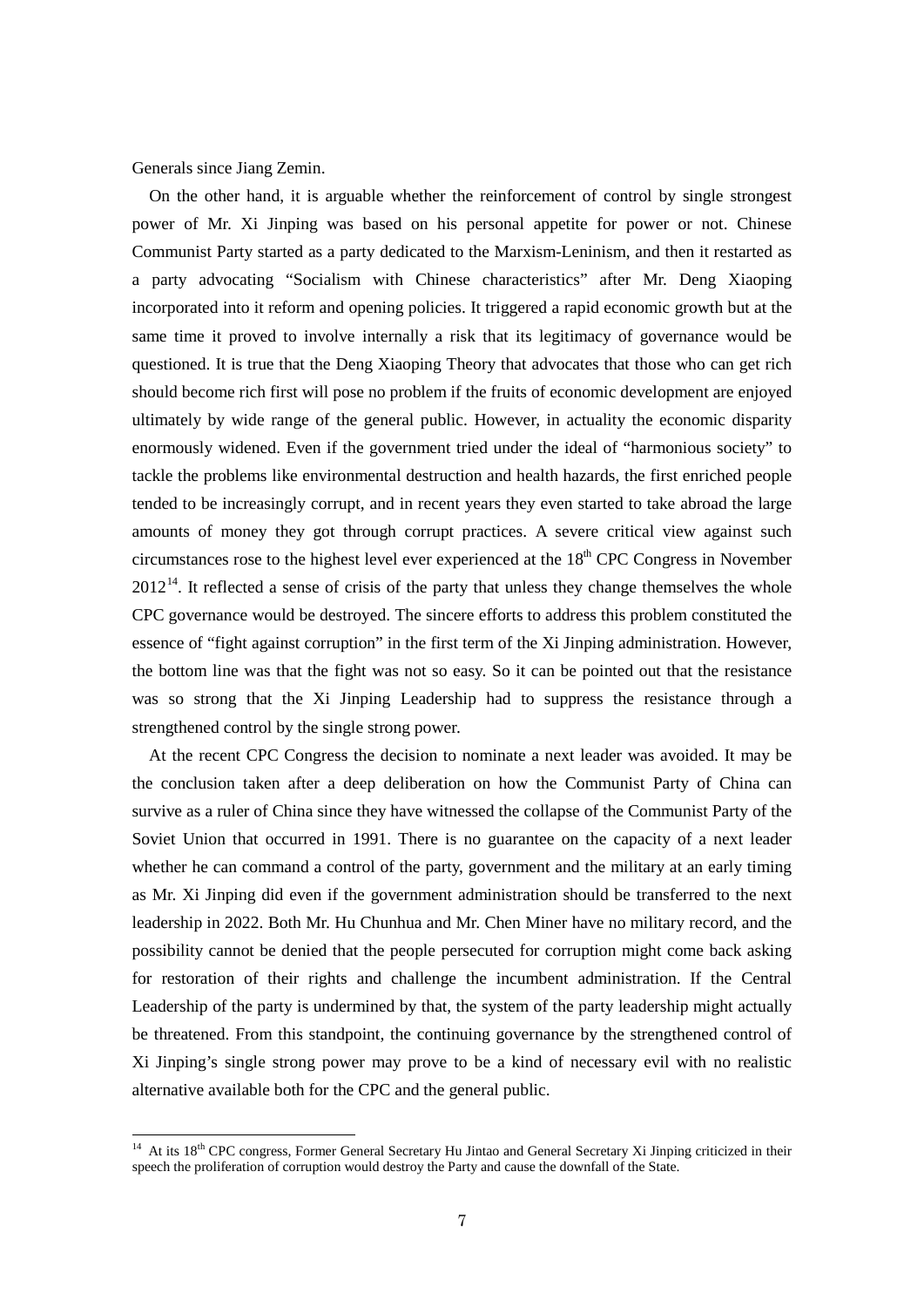The enhanced control by a single strong power of Mr. Xi Jinping accompanied by a continued fight against corruption will, coupled with the revision of the party constitution, help to strengthen and stabilize the government of the Central Politburo with General Secretary Xi Jinping at the "core" of Central Committee. If this happens to further evolve to an excessive personality cult or strengthened dictatorship, control of free speech and suppression of human rights or reversal of efforts toward market economy, there will bear another big problem in the Chinese society. Although the second term Xi Jinping administration looks like rock solid, it has a basic vulnerability at its core.

### **(7) Major events in the coming five years**

During the five years of the  $19<sup>th</sup>$  Congress, many important events which mark milestones for the party are scheduled as shown in Table 1 below. Through these events, General Secretary Xi Jinping is expected to seek to realize the "Restoration of Great China" (Chinese Dream).

|                    | November, 2017   The 19th CPC National Congress/ Addition to the party constitution of "Xi Jinping<br>Thought on Socialism with Chinese Characteristics for a New Era" |
|--------------------|------------------------------------------------------------------------------------------------------------------------------------------------------------------------|
|                    | December, 2018 40th Anniversary of implementation of Reform and Opening -up policies (40 years from<br>the Third Plenary Sesssion of the 11th Congress)                |
| October, 2019      | 70th Anniversary of Building the People's Republic of China                                                                                                            |
| Autumn, 2020       | Achievement of building a "Moderately Prosperous Society" in all aspects (10 years from<br>2010)                                                                       |
| <b>July</b> , 2021 | Centenary anniversary of CPC                                                                                                                                           |
| Autumn, 2022       | the 20th Party Congress/ Next Leadership to Xi Jinping to be decided?                                                                                                  |

Table 1 Important Events scheduled during the CPC  $19<sup>th</sup> Congress$ 

(Source: Various reports)

## **2. Directionality of economic management suggested by the 19th Party Congress**

The 19<sup>th</sup> Party Congress was a stage for a political event of the CPC, and therefore economic reforms were only the supporting parts for it. Since around 2015, there have been almost no economic policies that were made without being aware of the congress. The Xi Jinping Leadership, especially Mr. Xi himself, seems to have thought that in order to convene the congress without any incident; it is enough if the economy has kept its stability. In other words, even if there were delays in the economic structural reforms with an increase of debts of the society in general, they thought it was acceptable as long as the financial systemic risk has not come to surface while an economic growth staying around the middle of the 6% level and inflation controlled. After all, it suggests that it is only after the fixation of personnel for the State Council March in 2018 that they would start to make sincere efforts to make reforms.

The People's Daily, a party paper, created a homepage titled "Key Points you need to know",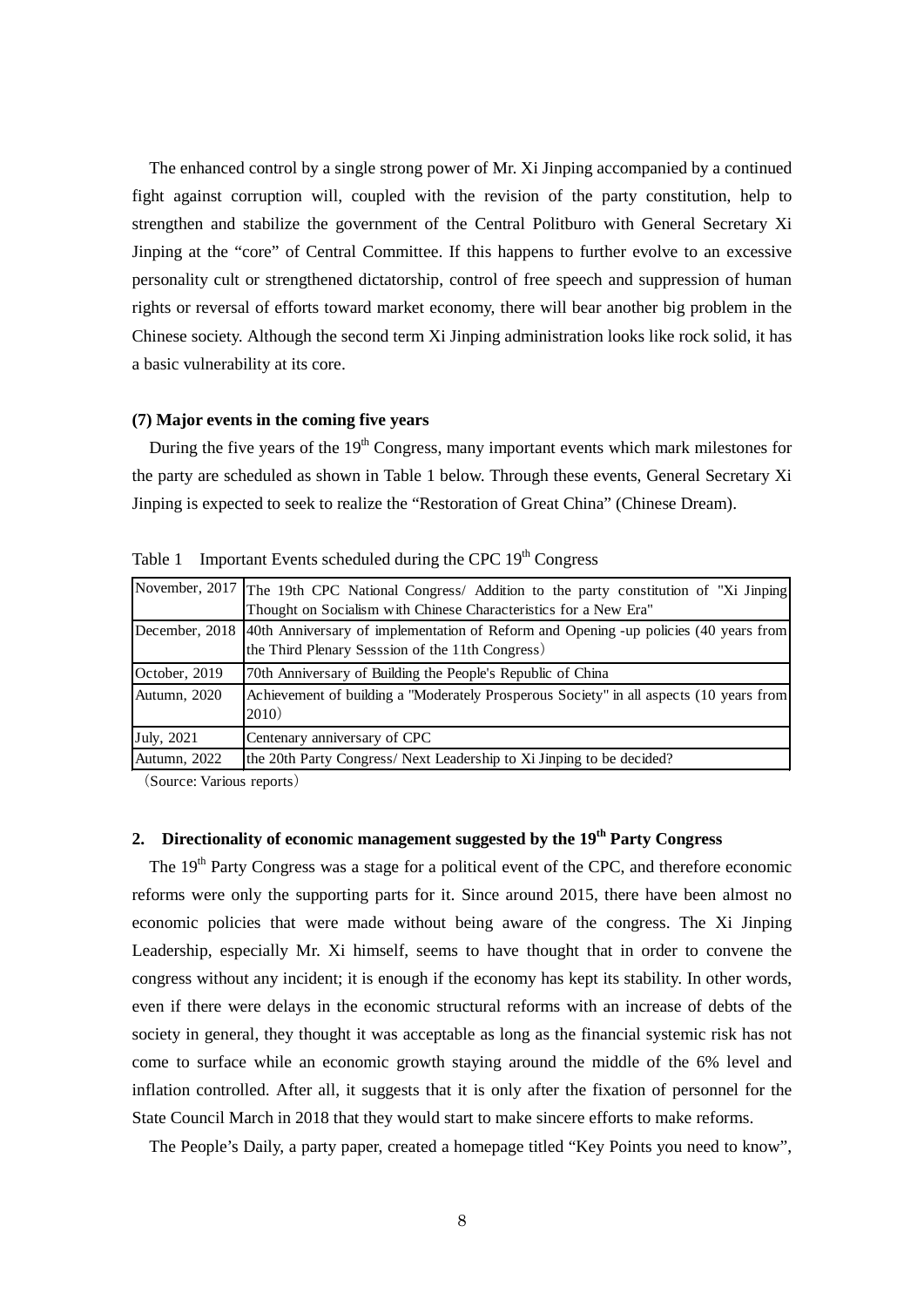on the 19<sup>th</sup> CPC Congress and carried about 40 important topics<sup>15</sup>. Referring to the homepage, I will introduce in the following some of the most notable points at this conjunction among the thoughts of the CPC on the economic management.

### **(1) Ensuring Party leadership over all work**

The homepage presents the "Basic Policy to uphold and develop socialism with Chinese characteristics for the new era" as one of the important policies items<sup>[16](#page-8-1)</sup>. It includes 14 guiding policies, the first of which sets that "the Party will lead all work"<sup>[17](#page-8-2)</sup>.

If we understand the expression literally, it comes to that the Chinese Communist party will ultimately control the market and enterprises in the future. This may threaten to stall the market-oriented reform efforts.

China once implemented reforms on State- owned enterprises (SOEs) in the 1980s and 1990s. Until that time it was natural in China that the party leadership and the administration often intervened in the management of SOEs. However, in a series of reforms from Mr. Deng Xiaoping to Mr. Zhu Ronji and Mr. Li Keqiang, they tried to reduce such intervention in management by the party and the administration while expanding the autonomous rights of SOEs, or if possible eliminating such intervention. In spite of these efforts, the Party advocated this time that it will lead the whole activities in the future. It was equal to a declaration that when you do business in China, you should be ready for getting any intervention in the management by the Chinese communist party and the government. When the balance between the market and the party/government changes toward the strengthened control by the party/administration and reduced market functions, it is concerned whether the Chinese economy can be successfully sustained or not. If the prices were artificially jeopardized too much, it is feared that a sudden economic adjustment might happen in the time ahead.

It will have to be carefully watched to what extent the party will try to intervene in the corporate management in the economic society they are going to pursue.

## **(2) Shift of the greatest challenge from "lagged production" to "inadequate and unbalanced development"**

When Mr. Deng Xiaoping came up with the reform and opening policies and together with Mr. Zhao Ziyang proposed the "Theory of Primary Stage of Socialism", they marshalled that the major contradiction of the society was caused by the gap between the ever-increasing desire for

1

[http://www.xinhuanet.com/english/download/Xi\\_Jinping's\\_report\\_at\\_19th\\_CPC\\_National\\_Congress.pdf](http://www.xinhuanet.com/english/download/Xi_Jinping)

<span id="page-8-0"></span><sup>&</sup>lt;sup>15</sup> In Chinese 你必须知道的"关键词" <http://cpc.people.com.cn/19th/n1/2017/1018/c414305-29595155.html>

<span id="page-8-1"></span><sup>&</sup>lt;sup>16</sup> In Chinese "新时代坚持和发展中国特色社会主义的基本方略"

<span id="page-8-2"></span><sup>&</sup>lt;sup>17</sup> Please also refer to the Xi's report at 19<sup>th</sup> CPC congress: III. The Thought on Socialism with Chinese Characteristics for a New Era and the Basic Policy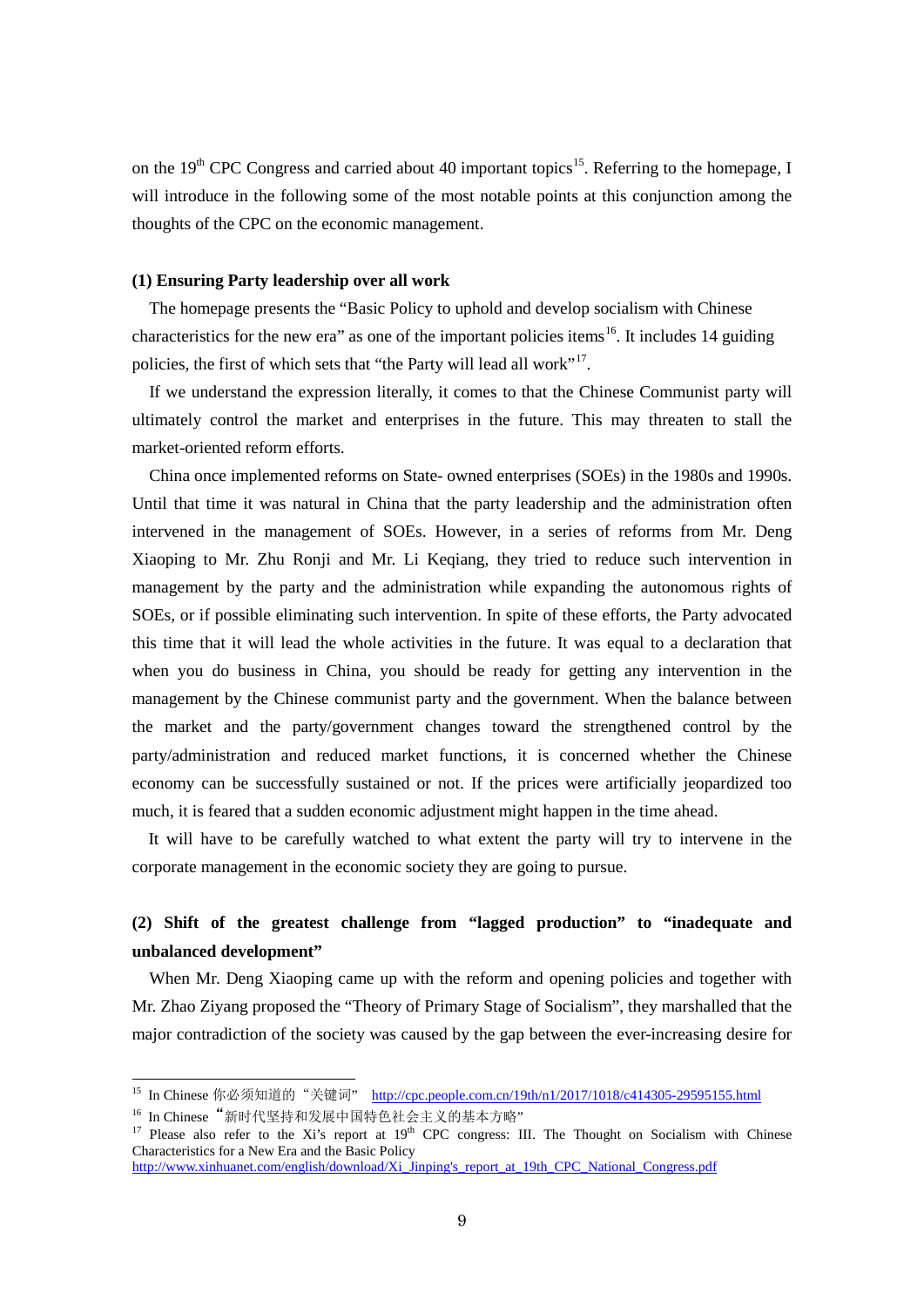material civilization and the lag of social productivity. At the recent Congress, Mr. Xi Jinping shifted away from the recognition for the first time in almost 30 years and marshaled that the principal contradiction facing the Chinese society is the contradiction between unbalanced and inadequate development and the people's ever-growing needs for a better life. This means that he recognizes the lag of production capacity of China which had long constrained the development of China has been basically overcome, and the next great challenge is to address development's imbalances and inadequacies, and push hard to improve the quality and effect of development. This can be said as a staging to show that the Deng Xiaoping era has ended and the new era of Xi Jinping has started.

Actually, the construction of "moderately prosperous society" in all aspects is to be completed by 2020. This will enable all the People to sustain their lives, giving a kind of an end to the national poverty problem. After that, the enhancement of the People's living standard as well as correction of gaps, the gap between urban and rural, between coastal area and inland, between the rich and the poor, will become the greatest challenge to the Communist Party of China.

However, budgetary measures will be required to enhance the social safety and raise the living standard of the people. Based on the premise of the current political regime, it is not easy to increase tax in order to do that. It is further unclear whether the communist party can come up with the policies that give dreams to the people who have already gotten rich and live in the coastal areas. It is fairly hard for the party to achieve at the same time two goals of improving the lives of poorer ordinary people on the one hand while pleasing the wealthy and middle class on the other. If China is to continue to rise on a path to advanced economies, it is indispensable for the party to make a highly balanced policy adjustment between these two goals. In this sense, the coming 5 to10 years are likely to be a very crucial period.

#### **(3) Setting of medium-to-long-term goals for national development**

In the policy report of Mr. Xi Jinping, the party presented goals for the national development plan in two stages. This is a new and epoch-making attempt.

In the first stage of 15 years from 2020 to 2035, building on the foundation to be created by the completion of the "moderately prosperous society", the party aimed "basically to realize socialist modernization" and set out the goals to be achieved with hard work which included increased economic and technological strength, among others (Table 2). In the second stage from 2035 to the middle of the  $21<sup>st</sup>$  century, the party aims to, building on having basically achieved modernization, work hard for a further 15 years and develop China into a great modern socialist country that is prosperous, strong, democratic, culturally advanced, harmonious, and beautiful. (Table 3)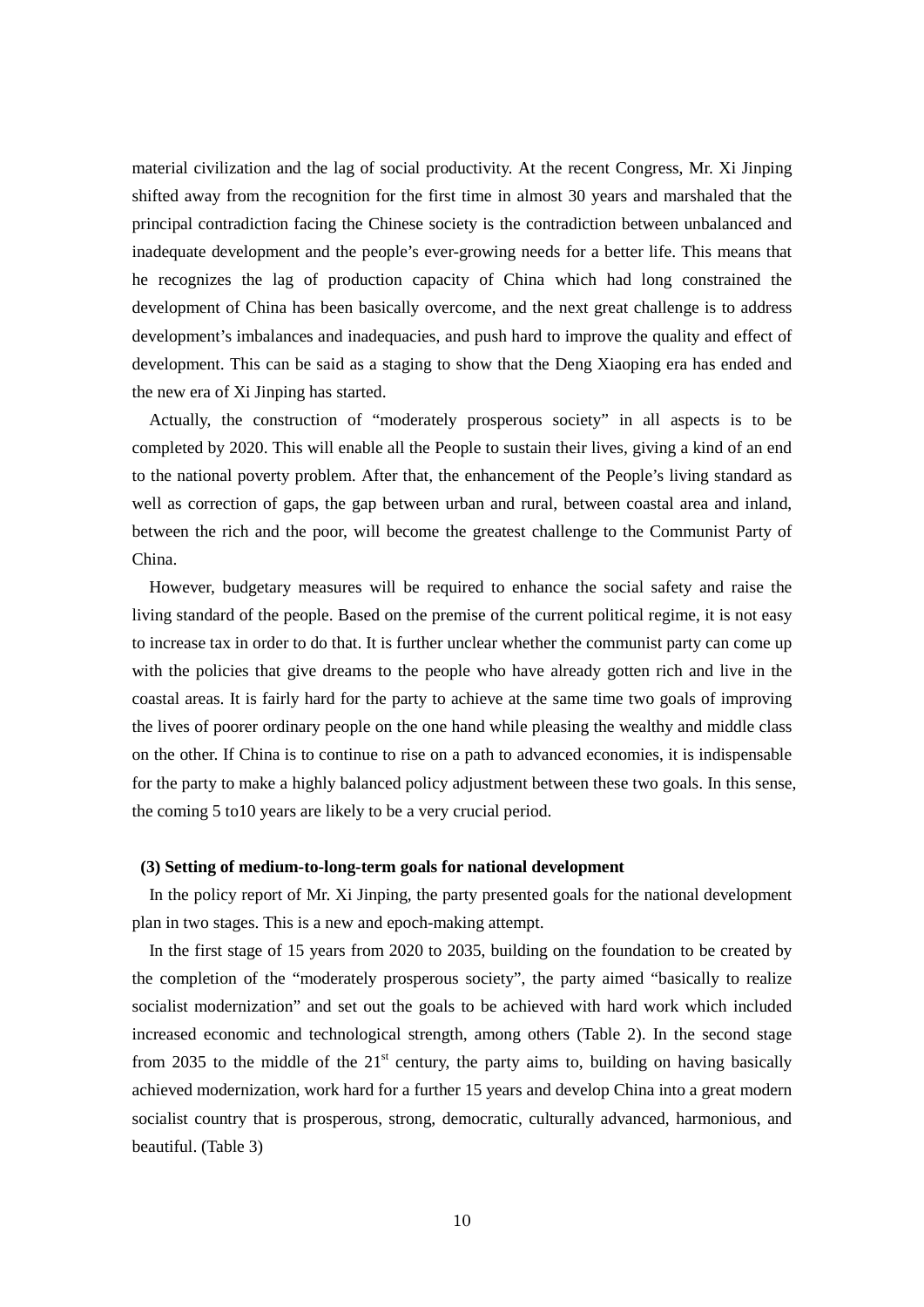# Table 2 Goals by 2035 (on the premise of achieving the construction of moderately prosperous society by 2020)

|                          | Goals                                                                                                                                                                                                                                                                                                                                                                           |
|--------------------------|---------------------------------------------------------------------------------------------------------------------------------------------------------------------------------------------------------------------------------------------------------------------------------------------------------------------------------------------------------------------------------|
| 1                        | China's economic and technological strength has increased significantly. China has become a global<br>leader in innovation.                                                                                                                                                                                                                                                     |
| $\overline{2}$           | The rights of the people to participate and to develop as equals are adequately protected. The rule of<br>law for the country, the government, and society is basically in place. Institutions in all fields are<br>further improved; the modernization of China's system and capacity for governance is basically<br>achieved.                                                 |
| 3                        | Social etiquette and civility are significantly enhanced. China's cultural soft power has grown much<br>stronger; Chinese culture has greater appeal.                                                                                                                                                                                                                           |
| $\overline{\mathcal{A}}$ | People are leading more comfortable lives, and the size of the middle-income group has grown<br>considerably. Disparities in urban-rural development, in development between regions, and in living<br>standards are significantly reduced; equitable access to basic public services is basically ensured;<br>and solid progress has been made toward prosperity for everyone. |
| 5                        | A modern social governance system has basically taken shape, and society is full of vitality,<br>harmonious, and orderly.                                                                                                                                                                                                                                                       |
| 6                        | There is a fundamental improvement in the environment; the goal of building a Beautiful China is<br>basically attained.                                                                                                                                                                                                                                                         |

(Source: Text of Xi Jinping's Report to the CPC National Congress, IV. Securing a Decisive Victory in Building a Moderately Prosperous Society in All Respects and Embarking on a Journey to Fully Build a Modern Socialist China.

http://www.xinhuanet.com/english/download/Xi\_Jinping's\_report\_at\_19th\_CPC\_National\_Congress.pdf)

Table 3 Goals by the Middle of the Century (on the premise of achieving the goals by 2035)

|         | Goals                                                                                                                                                                                                                                           |
|---------|-------------------------------------------------------------------------------------------------------------------------------------------------------------------------------------------------------------------------------------------------|
| Overall | In a further 15 years China has developed into a great modern socialist country that is prosperous,<br>strong, democratic, culturally advanced, harmonious, and beautiful. By the end of this stage,<br>the following goals will have been met: |
|         | New heights are reached in every dimension of material, political, cultural andethical, social, and<br>ecological advancement.                                                                                                                  |
| 2       | Modernization of China's system and capacity for governance is achieved.                                                                                                                                                                        |
| 3       | China has become a global leader in terms of composite national strength and international influence.                                                                                                                                           |
| 4       | Common prosperity for everyone is basically achieved and the Chinese people enjoy happier, safer,<br>and healthier lives.                                                                                                                       |

(Source: The same as above)

Mr. Xi Jinping upheld the words of a "strong country" in presenting the goals toward the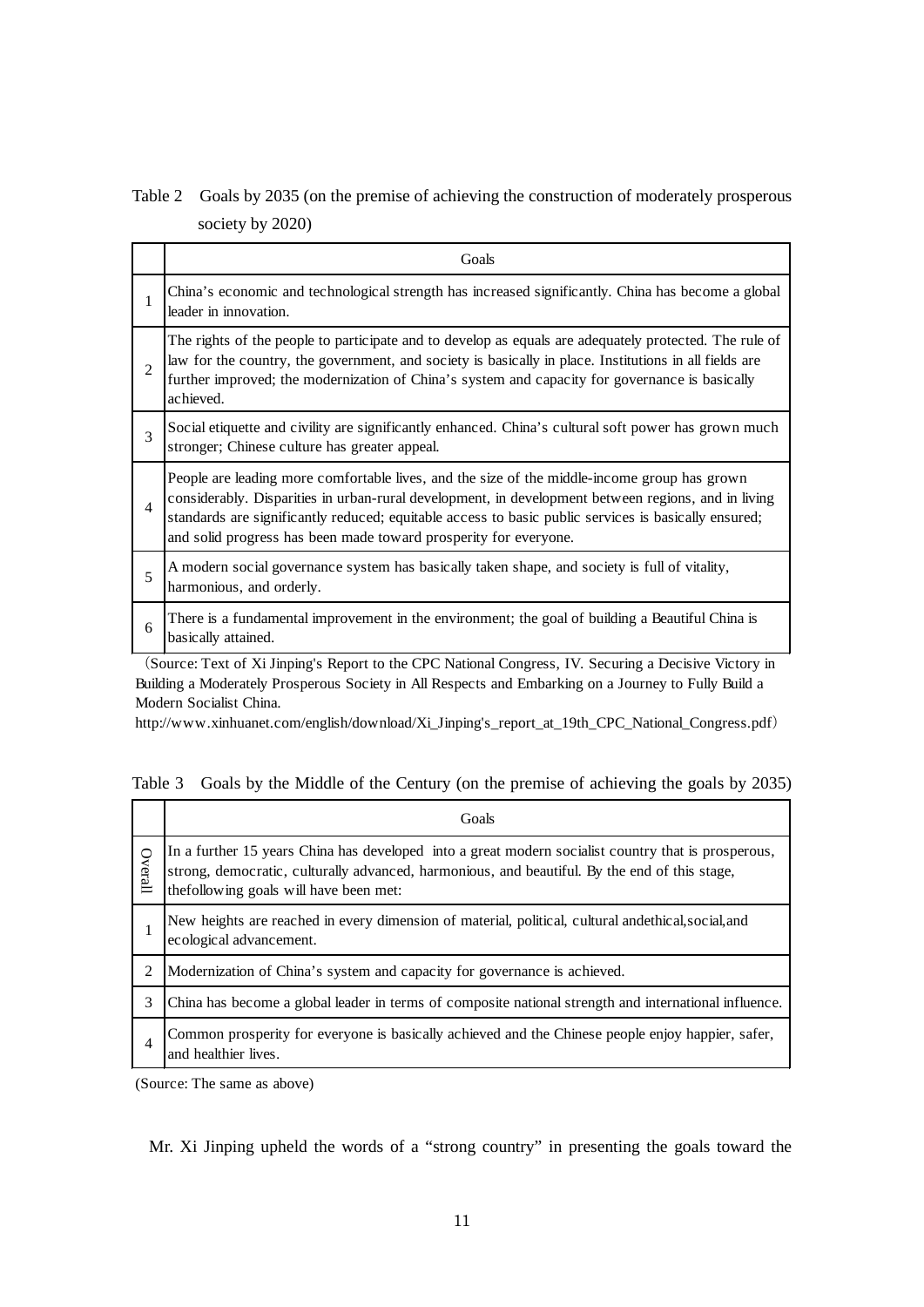middle of the  $21<sup>st</sup>$  century and he is likely to maintain the course of military expansion just as China has done before, but the goals cited above as a whole also look like showing his intention that he is trying to take a harmonious appearance.

On the other hand, viewed from the current situation of China, the goals up to 2035 are, albeit abstract, significantly high and therefore achievement of them will prove to be considerably challenging. In terms of political schedules, the Xi Jinping administration has to formulate a draft of the next party leadership with necessary political maneuvering behind the scenes prior to the next Party Congress to be held in the autumn 2022, which marks the end of the second Xi Jinping administration, and is required to lead and support a smooth start of the new leadership in 2027. Further, during the period of 2032-2037, or during the second term of the new leadership, the end of the first stage will come in 2035. The achievement of the goals set for the first stage seems to be fairly difficult. To this end, the Xi Jinping leadership will have to first implement specific measures to enact anti-corruption legislation and promote modernization of the system of national governance. Building on them, he has to realize the measures to address the goals for the first stage targeted at 2035. He doesn't seem to have ample time to maneuver.

#### **(4) Inclusion of construction of "One Belt One Road" into the party constitution**

"One Belt and One Road" is a new strategy initiated by the first Xi Jinping administration to expand the development of China to the west and the south<sup>[18](#page-11-0)</sup>. The idea is superb but there are some parts that are not fully boiled down yet. For example, it is unclear to what extent and how the Chinese government is involved in an infrastructure project of a country, what kind of role the Chinese state-owned-enterprises would play in that project, and how the private sector can be involved in it. Of course, it may differ depending on individual projects and their terms of contracts, yet the basic idea and stance of the Chinese government are not clear. Since they have included the initiative in the party constitution this time, however, the government may reinforce the "One Belt and One Road" initiative as a national policy. Much attention should be given to its policy orientation in the future.

#### **3. Challenges in the future economic management**

The GDP growth rate of China has remained quite stable at the moment. The growth rate of the real GDP recorded 6.8% in the third quarter of 2017 over the corresponding period of previous year. The year-round growth is also expected to reach around 6.8%.

However, in 2018, the economy is likely to show a tendency to decelerate, albeit gradually. It is because although thus far, all of the party, the government, and SOEs have worked together to

<span id="page-11-0"></span><sup>&</sup>lt;sup>18</sup> Please refer to the IIMA Newsletter, China's "Belt and Road" Initiative: its Features and Future, No 8, 2017 (March 14, 2017)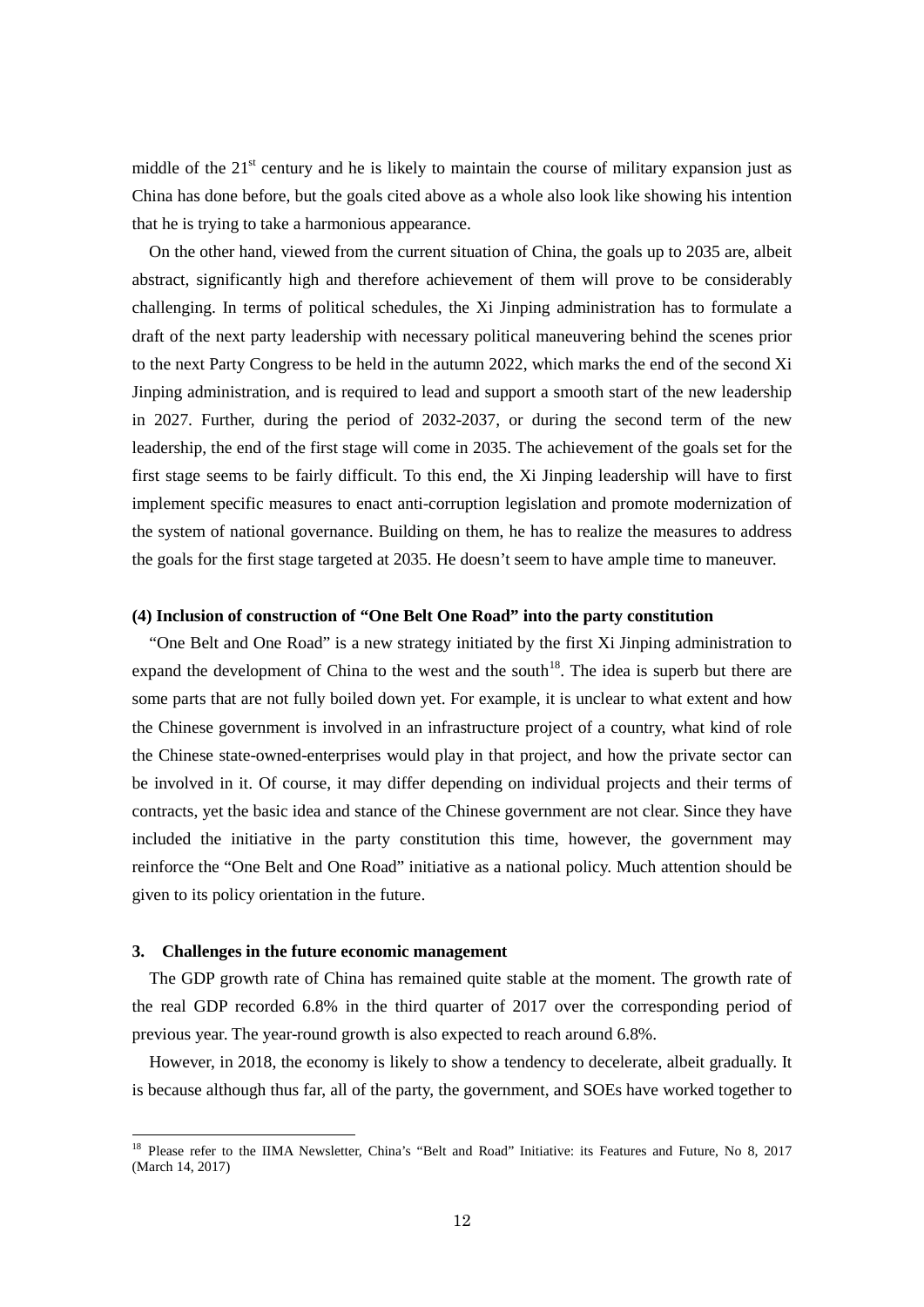support the economy taking the Party congress into account, their efforts will be reduced after the end of the Party Congress. If the growth rate will slow down, the funding of the zombie enterprises that has been hidden behind would be worsened or the contradictions of the monetary easing maintained under the risks of debts of household sector that increased rapidly in the past year or so and the bubble of real estates would come up to the surface or may become more visible. If these risks and contradictions should come up to the surface, the steering of economic management would become much harder and it will be a very trying time for the policymakers.

In the real-estate market, which the government tried to activate while playing a role of backstage promoter since around 2015, prices are now rising in the inland rural cities, with some time lag from the coastal areas. If the management over the heating of local real-estate markets is not conducted properly, it might adversely influence the whole Chinese economy. It will not be easy either for the People's Bank of China to further tighten its monetary policy. That is why substantially sensitive policy management based on reality is required to be implemented. The steering of economic management is becoming increasingly difficult.

In addition, a flexible adjustment should also be made, while following appropriate procedures and giving due consideration to the speed of other reforms, such as the reform of the mechanism for setting exchange rate of the Renminbi (RMB), liberalization of capital control which was tightened in October 2016 and internationalization policy of the RMB. These will be the agendas to be assigned to the economic team that will newly start soon (see the next section).

#### **4. Conclusion--- Coming economic team to be noted**

The members of the economic team for the second Xi Jinping administration will be finally revealed at the People's National Congress slated for next March. When the first Xi Jinping administration started, Premier Li Keqiang attracted much hope as an overall manager of economic policies. But he had to face with a narrowed leeway for policy implementation, through various directions and interventions by the Party Central Committee or failure-to-act resistance by local governments. Nonetheless, he showed his capability to flag the banner of innovation and made efforts to achieve a certain level of fiscal consolidation of the local governments, reform of value added tax, administrative reform and simplification, and supply-side structural reform and implemented economic stimulus measures to support the growth rate. Although he has made such vigorous activities while often being hidden behind Mr. XI Jinping, it cannot be said that he will be able to continue to take the premier's position. Neither is known whether Mr. Han Zheng, who has led the transformation of Chinese economy to market economy since in the 2000s and has just been promoted from Shanghai to the central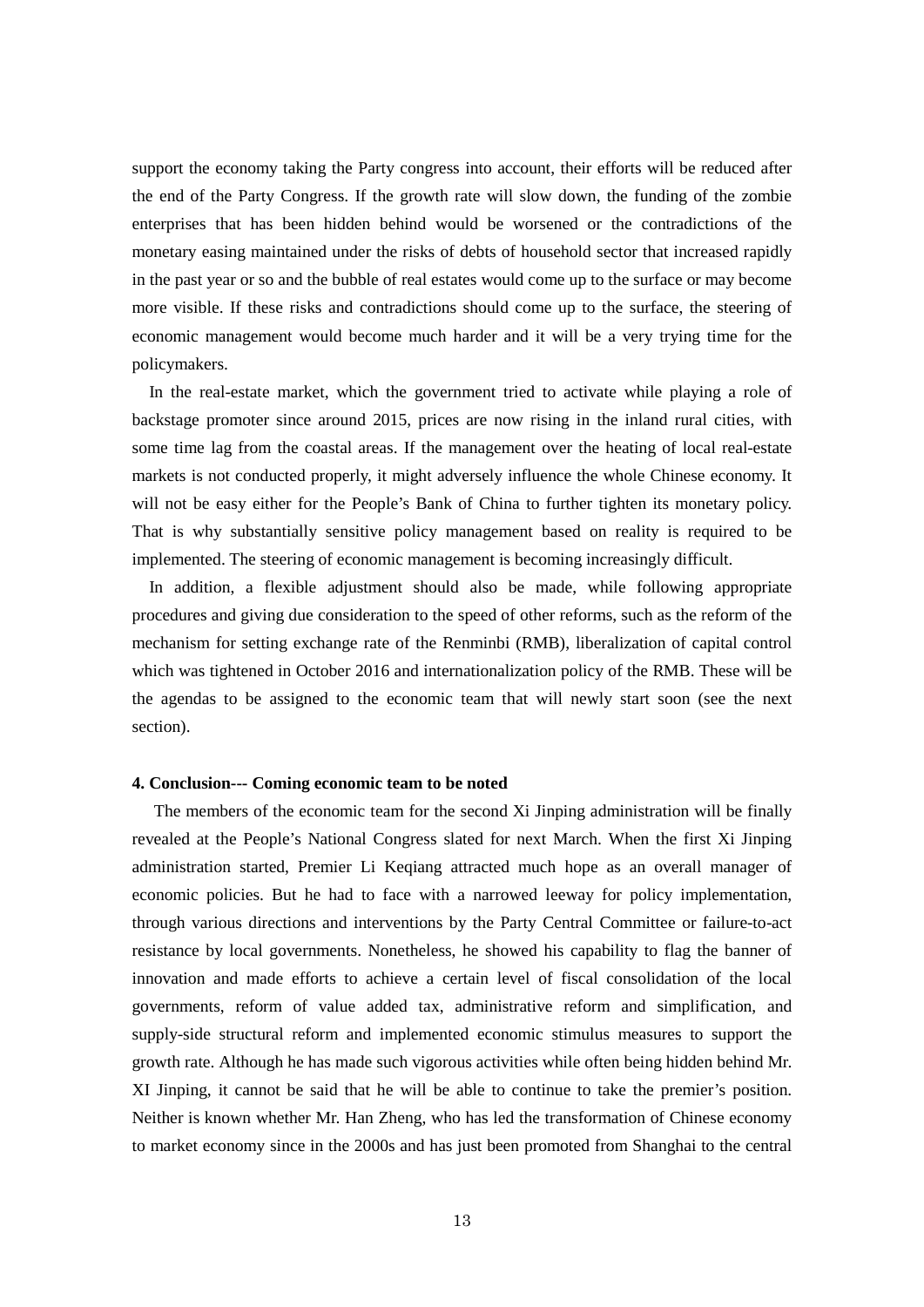committee, will be included in the members of the economic team. It is difficult to forecast what the positioning of the Central Leading Group on Finance and Economic Affairs<sup>[19](#page-13-0)</sup> and the Central Leading Group for Deepening Overall Reform<sup>[20](#page-13-1)</sup> will be, or what kind of roles are played by Mr. Wang Qishan, Mr. Hu Chunhua, Mr. Wang Yang, and Mr. Liu He in the economic team.

As regards the finance, a key blood vessel of the Chinese economy, in addition to the appointment of central bank governor, fixation of functions of newly established the Financial Stability and Development Committee under State Council ("FSDC")<sup>21</sup>, coordination of roles among China Banking Regulatory Council, China Securities Regulatory Council, and China Insurance Regulatory Council, are to be made from now on<sup>22</sup>. The establishment of the FSDC was formally announced on November  $8<sup>th</sup>$  and it was decided that Mr. Ma Kai (71) be assigned to the top of the committee. The immediate function of this committee is seen to be coordinating the monetary policy set by the People's Bank of China (Central Bank) with the macroeconomic management conducted by the FSDC. Also it will be necessary to pay attention to the influence that the separately-to-be-established National Inspection Committee will have on the financial industry.

At the National Financial Work Conference held in July 2017, it was reported that there were again seen the cases where the local governments raised funds by giving an implicit guarantee to debts of closely linked enterprises and letting them issue bonds<sup>[23](#page-13-4)</sup>. In the second Xi Jinping

1

<span id="page-13-0"></span><sup>19</sup> In Chinese 中央财经领导小组. This is an intraparty group where the Central Politburo of CPC coordinates and decides policies to lead the economy. In the first Xi Jinping administration, it worked as a decision making body that practically decided the skeleton of the Chinese economic policy. As Mr. Xi Jinping assumed the top position (Chairman) with Mr. Li Keqiang as his deputy, Mr. Xi also exerted a great power over the economic management. Its members consist of about 30 persons including the Central Politburo member in charge of economic affairs, top persons of each related department of the State Council, and top persons of various economic institutions including Peoples Bank of China (central bank). Although the personnel of its secretariat was not disclosed, according to a leaked information, it was known the head was Mr. Liu He (a member of Central Committee at that time, and promoted to a member of the Central Politburo and has prominent ability in economic affairs), with six deputies of Mr. Yang Weimin (have specialty in economic development and planning), Mr. Yi Gang (central banker, specialty for currency policy, banking regulation, and financial market), Mr. Chen Xiwen and Mr. Han Jun (both are prominent for agriculture and rural policy), Mr. Shu Guozeng (from Zhenjiang Province and good at theoretical field), and Mr. Zhu Guangyao (Vice Minister of Finance).

<span id="page-13-1"></span><sup>&</sup>lt;sup>20</sup> In Chinese 中央全面深化改革领导小组. Its establishment was decided at the third Plenary Session of the 18<sup>th</sup> CPC congress held in November 2013. The leader was Mr. Xi Jinping, and deputy leaders were assumed by Mr. Li Keqiang, Mr. Liu Yunshan, Mr. Zhang Gaoli, and Mr. Wang Huning assumed General Secretary and Chief of the Office of Deepening Reform. 6 Groups were set as specialized groups; i.e., Group for Economic system and biological culture reform, Group for Democracy and legal Affairs Reform, Group for Cultural Reform, Group for Social System Reform, Group for Construction of Party and Institutional Reform and Group for Discipline Inspection System Reform.<br>System Reform.<br><sup>21</sup> This committee was introduced at the National Financial Work Conference held on July 14-15.

<span id="page-13-3"></span><span id="page-13-2"></span><sup>&</sup>lt;sup>22</sup> The financial administration in China was conducted by the central bank plus three commissions regime (One Bank and Three Commissions) which are composed of the People's Bank of China (PBOC), the China Banking Regulatory Commission (CBRC), the China Securities Regulatory Commission (CSRC), and the China Insurance Regulatory Commission (CIRC). However, in the proliferation of shadow banking, financial products have been diversified and internet finance has also increased rapidly. Large companies have increasingly grown to become financial conglomerates. In such an environment the vertically segmented administrative system by industry has reached a limitation, it has been pointed out.

<span id="page-13-4"></span><sup>&</sup>lt;sup>23</sup> For more details, refer to Newsletter No 29, 2017 (September 22, 2017), titled "Overview of the  $5<sup>th</sup>$  National